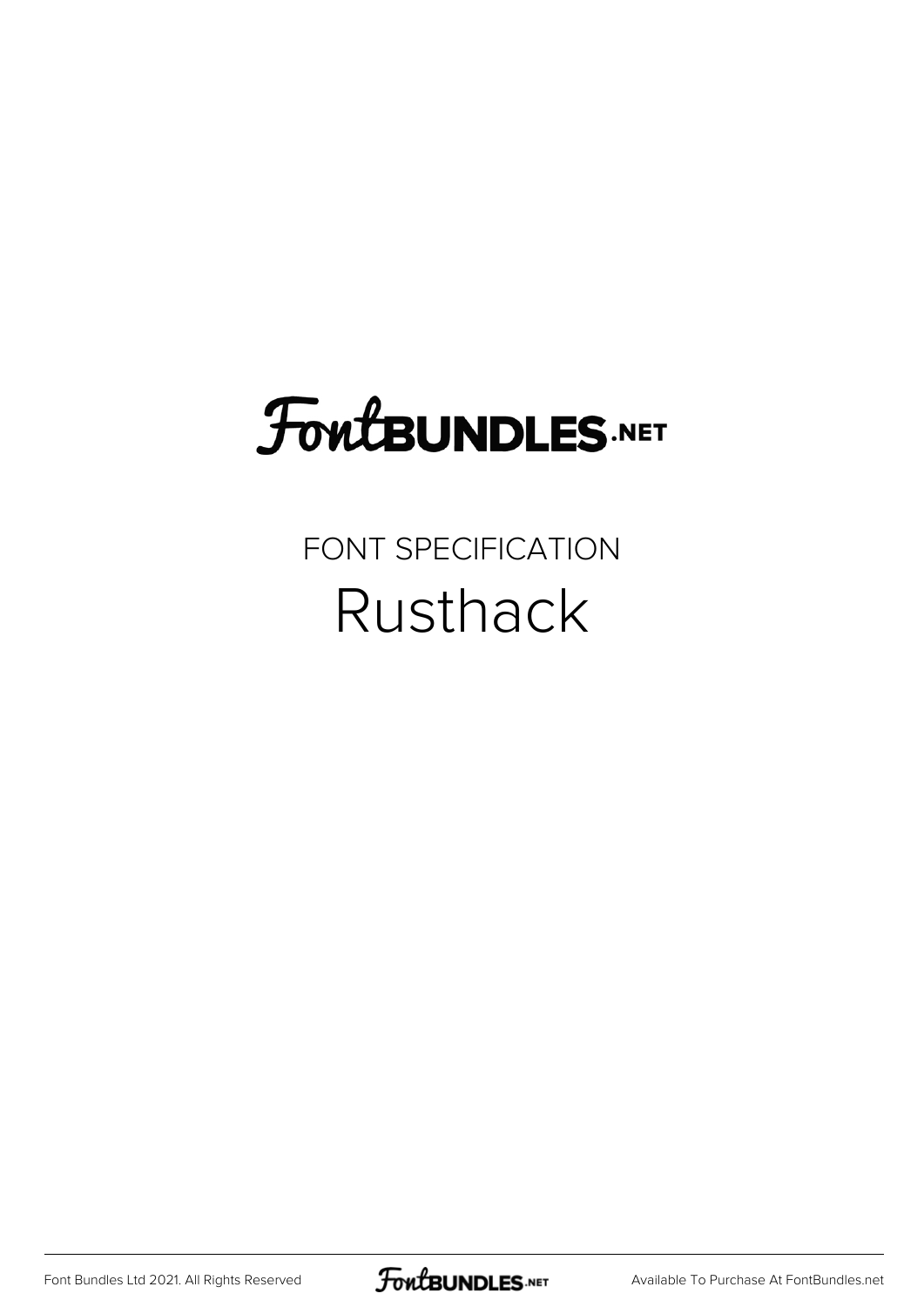#### Rusthack - Regular

**Uppercase Characters** 

## ABCDEFGHIJKL MNOPQRSTUVWXY  $\boldsymbol{Z}$

Lowercase Characters

## abederghijklmnopqrsTuvwxyz

**Numbers** 

### 0123456789

Punctuation and Symbols



All Other Glyphs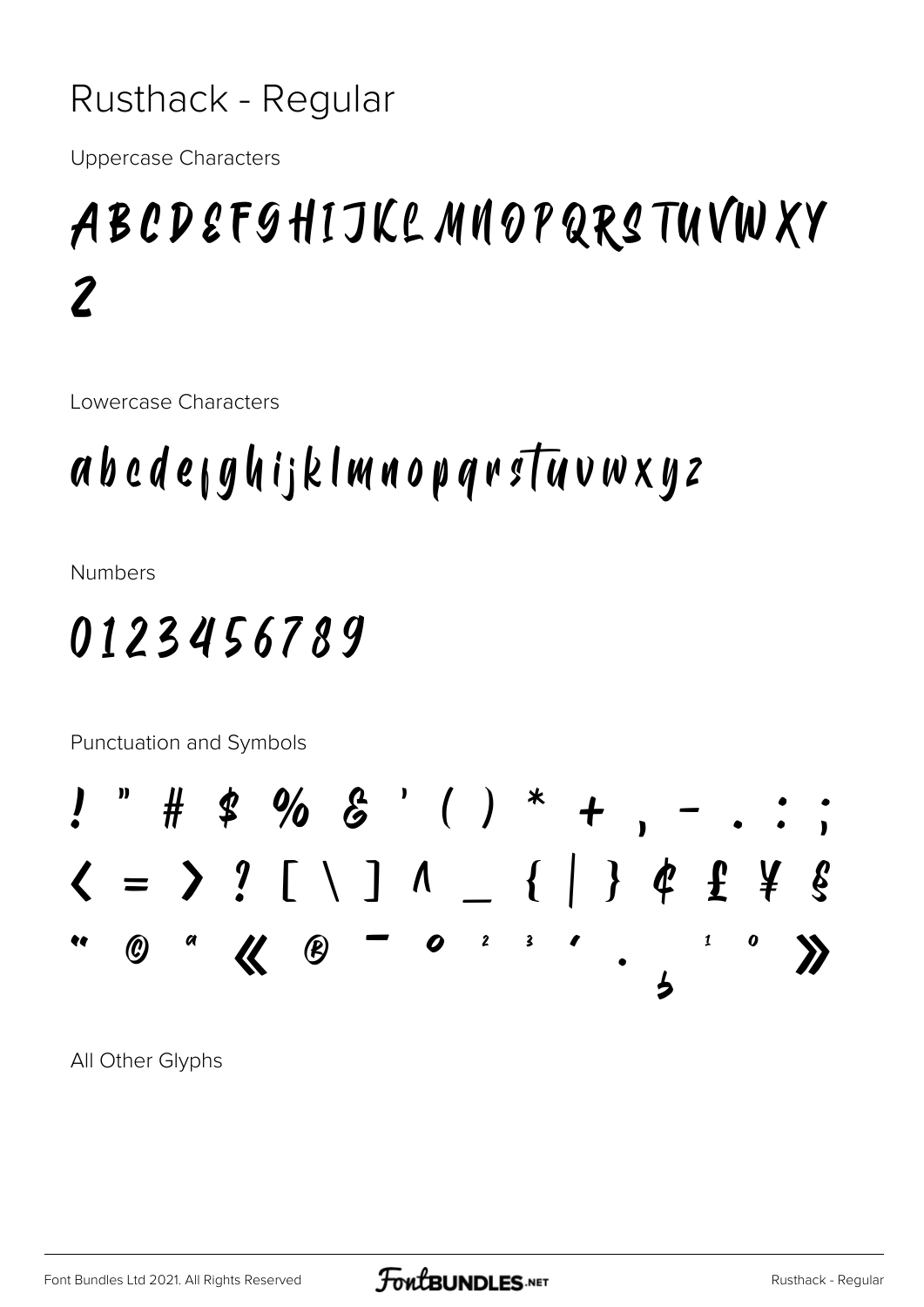|  |  |  | $\dot{A}$ $\dot{A}$ $\dot{A}$ $\ddot{A}$ $\dot{A}$ $\dot{B}$ $\dot{C}$                                                                                                                                                                                                                                                                                                                                     |  |
|--|--|--|------------------------------------------------------------------------------------------------------------------------------------------------------------------------------------------------------------------------------------------------------------------------------------------------------------------------------------------------------------------------------------------------------------|--|
|  |  |  | $\acute{\epsilon}$ $\hat{\epsilon}$ $\ddot{\epsilon}$ i i î ï n ò                                                                                                                                                                                                                                                                                                                                          |  |
|  |  |  | $\begin{array}{ccccccccc}\dot{\phi} & \hat{\phi} & \hat{\phi} & \ddot{\phi} & \times & \dot{\mathbf{u}} & \dot{\mathbf{u}} & \hat{\mathbf{u}} & \ddot{\mathbf{u}} & \end{array}$                                                                                                                                                                                                                           |  |
|  |  |  | $\dot{Y}$ $\dot{B}$ $\dot{a}$ $\dot{a}$ $\dot{a}$ $\ddot{a}$ $\ddot{a}$ $\ddot{a}$ $\ddot{a}$ $\ddot{a}$ $\ddot{a}$                                                                                                                                                                                                                                                                                        |  |
|  |  |  | $\begin{array}{ccccccccccccccccc} & & & & & & & \hat{e} & & \hat{e} & & \hat{e} & & \hat{e} & & \hat{e} & & \hat{e} & & \hat{e} & & \hat{e} & & \hat{e} & & \hat{e} & & \hat{e} & & \hat{e} & & \hat{e} & & \hat{e} & & \hat{e} & & \hat{e} & & \hat{e} & & \hat{e} & & \hat{e} & & \hat{e} & & \hat{e} & & \hat{e} & & \hat{e} & & \hat{e} & & \hat{e} & & \hat{e} & & \hat{e} & & \hat{e} & & \hat{e} &$ |  |
|  |  |  | $\vec{n}$ $\vec{o}$ $\hat{o}$ $\vec{o}$ $\vec{o}$ $\vec{o}$ $\vec{u}$ $\vec{u}$ $\hat{u}$                                                                                                                                                                                                                                                                                                                  |  |
|  |  |  | ü ý ÿ Ā ā Ć ć Ĉ ĉ                                                                                                                                                                                                                                                                                                                                                                                          |  |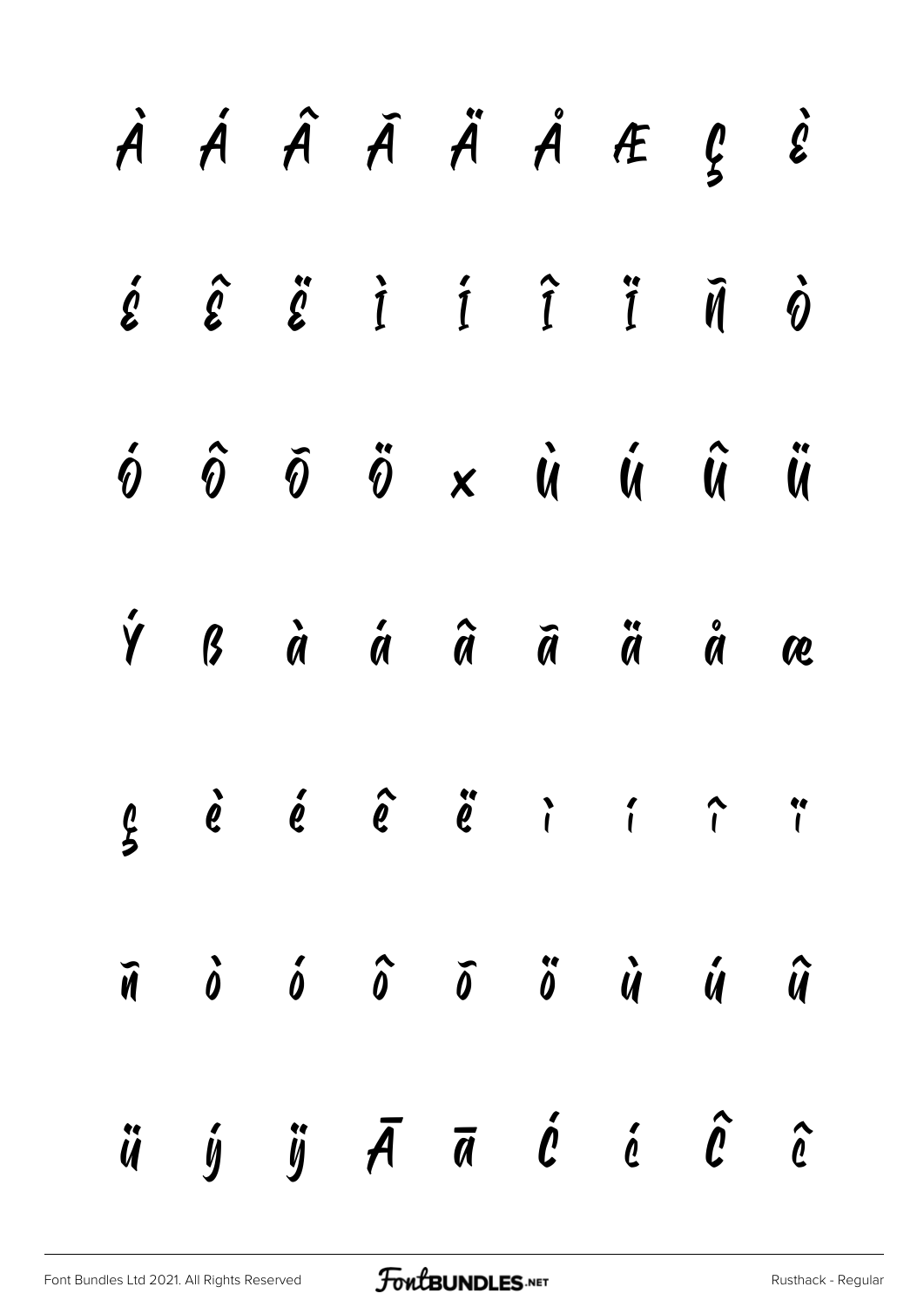|  |  |  | $\dot{c}$ $\dot{c}$ $\ddot{c}$ $\ddot{p}$ $\ddot{d}$ $\bar{e}$ $\ddot{e}$                                                           |  |
|--|--|--|-------------------------------------------------------------------------------------------------------------------------------------|--|
|  |  |  | $\check{e}$ $\check{e}$ $\check{e}$ $\hat{g}$ $\hat{g}$ $\dot{g}$ $\hat{g}$ $g$                                                     |  |
|  |  |  | $\hat{H}$ $\hat{U}$ $\hat{I}$ $\tau$ $\hat{I}$ $\hat{J}$                                                                            |  |
|  |  |  | K K É Í C J Č Ť Ń                                                                                                                   |  |
|  |  |  | $\acute{n}$ $\acute{q}$ $\acute{q}$ $\acute{q}$ $\acute{q}$ $\acute{q}$ $\acute{q}$ $\acute{q}$ $\acute{q}$ $\acute{q}$ $\acute{q}$ |  |
|  |  |  | ŔŕŖŗŘřŚŚ                                                                                                                            |  |
|  |  |  |                                                                                                                                     |  |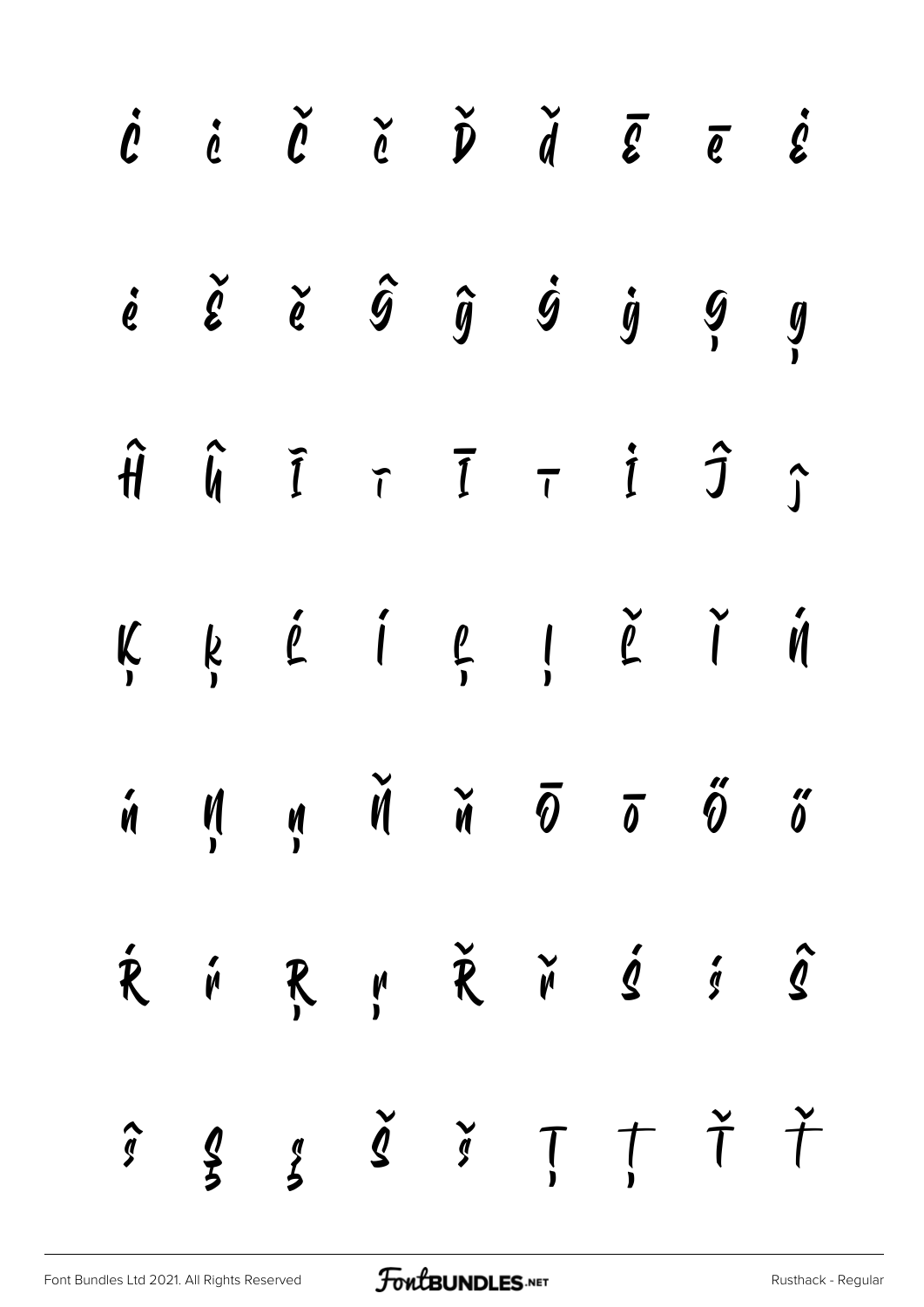|  |  | $\begin{array}{ccccccccccccccccc}\n\hat{U} & \hat{U} & \hat{U} & \hat{U} & \hat{U} & \hat{U} & \hat{U} & \hat{U} & \hat{U} & \hat{U} & \hat{U} & \hat{U} & \hat{U} & \hat{U} & \hat{U} & \hat{U} & \hat{U} & \hat{U} & \hat{U} & \hat{U} & \hat{U} & \hat{U} & \hat{U} & \hat{U} & \hat{U} & \hat{U} & \hat{U} & \hat{U} & \hat{U} & \hat{U} & \hat{U} & \hat{U} & \hat{U} & \hat{U} & \hat{U$                                                              |  |  |
|--|--|-------------------------------------------------------------------------------------------------------------------------------------------------------------------------------------------------------------------------------------------------------------------------------------------------------------------------------------------------------------------------------------------------------------------------------------------------------------|--|--|
|  |  | $\hat{w}$ $\hat{y}$ $\hat{y}$ $\hat{z}$ $\hat{z}$ $\hat{z}$ $\hat{z}$                                                                                                                                                                                                                                                                                                                                                                                       |  |  |
|  |  | $\check{z}$ $\hat{t}$ $\hat{\alpha}$ $\acute{s}$ $\acute{s}$ $\sim$ $\sim$                                                                                                                                                                                                                                                                                                                                                                                  |  |  |
|  |  | $\begin{array}{ccccccccc}\n\ddot{\hspace{12mm}} & \ddot{\hspace{12mm}} & \ddot{\hspace{12mm}} & \ddot{\hspace{12mm}} & \dot{\hspace{12mm}} & \dot{\hspace{12mm}} & \dot{\hspace{12mm}} & \dot{\hspace{12mm}} & \dot{\hspace{12mm}} & \dot{\hspace{12mm}} & \dot{\hspace{12mm}} & \dot{\hspace{12mm}} & \dot{\hspace{12mm}} & \dot{\hspace{12mm}} & \dot{\hspace{12mm}} & \dot{\hspace{12mm}} & \dot{\hspace{12mm}} & \dot{\hspace{12mm}} & \dot{\hspace{12$ |  |  |
|  |  | $\hat{y}$ - ( ) ( )                                                                                                                                                                                                                                                                                                                                                                                                                                         |  |  |
|  |  | $\cdot$ $f$ $f$ $ g$ $\omega$ $\theta$ $\omega$ $d$                                                                                                                                                                                                                                                                                                                                                                                                         |  |  |
|  |  | $\begin{array}{ccccccccccccccccc} \omega & f & \eta & \eta & \delta & k & l & m & q & s \end{array}$                                                                                                                                                                                                                                                                                                                                                        |  |  |